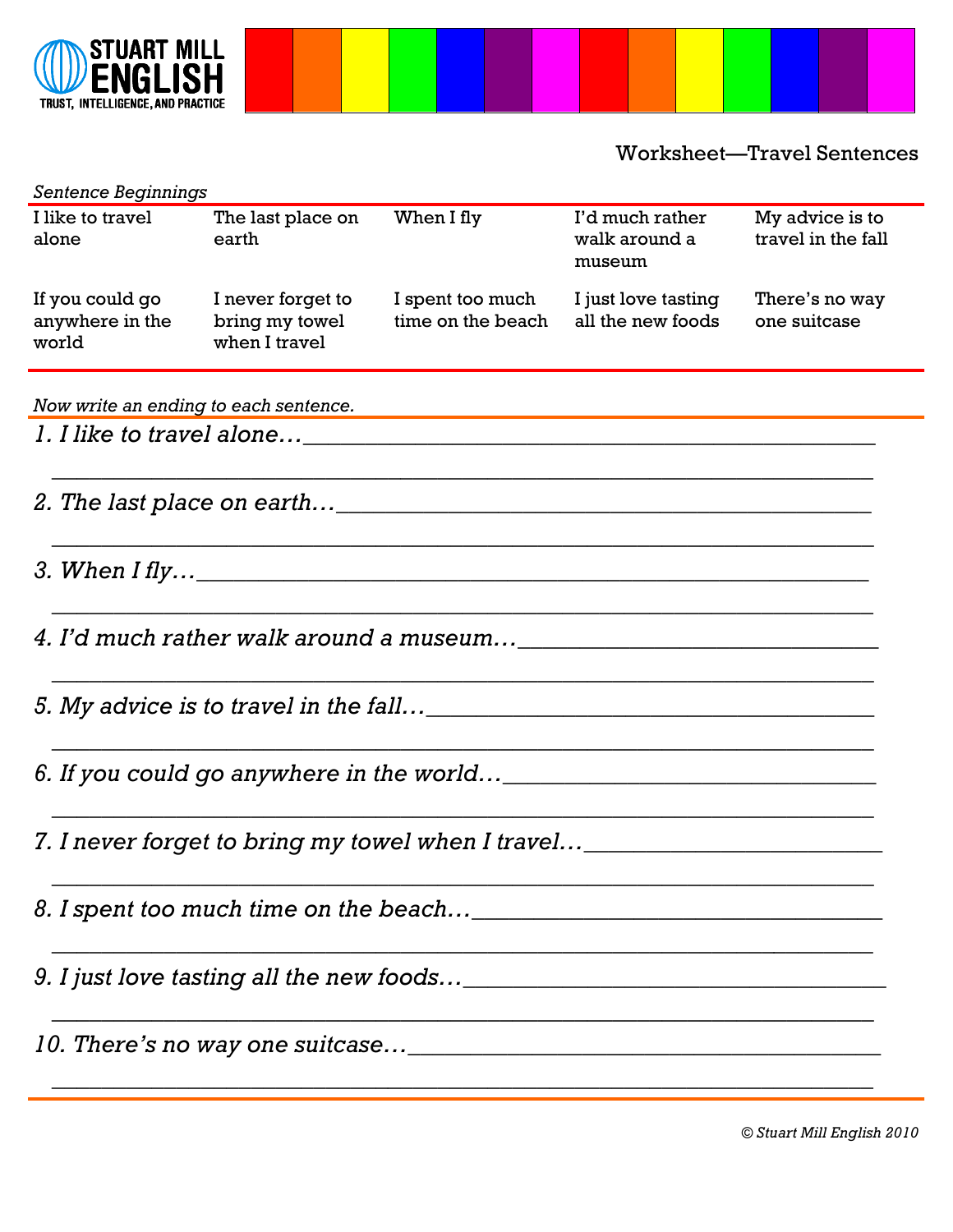

## *Sentence Endings*

| it's the most<br>important thing for<br>me.  | it's not too cold,<br>but it's also not too<br>busy. | I'd want to go is<br>Alaska. It's too<br>cold! | and got<br>sunburned.              | where would you<br>travel to?                   |
|----------------------------------------------|------------------------------------------------------|------------------------------------------------|------------------------------------|-------------------------------------------------|
| when I'm at<br>restaurants in new<br>cities. | would ever hold<br>everything I want<br>to bring.    | than sit on a cruise<br>ship.                  | I prefer to have a<br>window seat. | but sometimes I<br>travel with other<br>people. |

 *\_\_\_\_\_\_\_\_\_\_\_\_\_\_\_\_\_\_\_\_\_\_\_\_\_\_\_\_\_\_\_\_\_\_\_\_\_\_\_\_\_\_\_\_\_\_\_\_\_\_\_\_\_\_\_\_\_\_\_\_\_\_\_\_\_\_*

 *\_\_\_\_\_\_\_\_\_\_\_\_\_\_\_\_\_\_\_\_\_\_\_\_\_\_\_\_\_\_\_\_\_\_\_\_\_\_\_\_\_\_\_\_\_\_\_\_\_\_\_\_\_\_\_\_\_\_\_\_\_\_\_\_\_\_*

 *\_\_\_\_\_\_\_\_\_\_\_\_\_\_\_\_\_\_\_\_\_\_\_\_\_\_\_\_\_\_\_\_\_\_\_\_\_\_\_\_\_\_\_\_\_\_\_\_\_\_\_\_\_\_\_\_\_\_\_\_\_\_\_\_\_\_*

 *\_\_\_\_\_\_\_\_\_\_\_\_\_\_\_\_\_\_\_\_\_\_\_\_\_\_\_\_\_\_\_\_\_\_\_\_\_\_\_\_\_\_\_\_\_\_\_\_\_\_\_\_\_\_\_\_\_\_\_\_\_\_\_\_\_\_*

 *\_\_\_\_\_\_\_\_\_\_\_\_\_\_\_\_\_\_\_\_\_\_\_\_\_\_\_\_\_\_\_\_\_\_\_\_\_\_\_\_\_\_\_\_\_\_\_\_\_\_\_\_\_\_\_\_\_\_\_\_\_\_\_\_\_\_*

 *\_\_\_\_\_\_\_\_\_\_\_\_\_\_\_\_\_\_\_\_\_\_\_\_\_\_\_\_\_\_\_\_\_\_\_\_\_\_\_\_\_\_\_\_\_\_\_\_\_\_\_\_\_\_\_\_\_\_\_\_\_\_\_\_\_\_*

 *\_\_\_\_\_\_\_\_\_\_\_\_\_\_\_\_\_\_\_\_\_\_\_\_\_\_\_\_\_\_\_\_\_\_\_\_\_\_\_\_\_\_\_\_\_\_\_\_\_\_\_\_\_\_\_\_\_\_\_\_\_\_\_\_\_\_*

 *\_\_\_\_\_\_\_\_\_\_\_\_\_\_\_\_\_\_\_\_\_\_\_\_\_\_\_\_\_\_\_\_\_\_\_\_\_\_\_\_\_\_\_\_\_\_\_\_\_\_\_\_\_\_\_\_\_\_\_\_\_\_\_\_\_\_*

*Now match the Sentence Endings to the Sentence Beginnings*

*1. I like to travel alone…\_\_\_\_\_\_\_\_\_\_\_\_\_\_\_\_\_\_\_\_\_\_\_\_\_\_\_\_\_\_\_\_\_\_\_\_\_\_\_\_\_\_\_\_\_\_*

*2. The last place on earth…\_\_\_\_\_\_\_\_\_\_\_\_\_\_\_\_\_\_\_\_\_\_\_\_\_\_\_\_\_\_\_\_\_\_\_\_\_\_\_\_\_\_\_*

*3. When I fly…\_\_\_\_\_\_\_\_\_\_\_\_\_\_\_\_\_\_\_\_\_\_\_\_\_\_\_\_\_\_\_\_\_\_\_\_\_\_\_\_\_\_\_\_\_\_\_\_\_\_\_\_\_\_*

*4. I'd much rather walk around a museum…\_\_\_\_\_\_\_\_\_\_\_\_\_\_\_\_\_\_\_\_\_\_\_\_\_\_\_\_\_*

*5. My advice is to travel in the fall…\_\_\_\_\_\_\_\_\_\_\_\_\_\_\_\_\_\_\_\_\_\_\_\_\_\_\_\_\_\_\_\_\_\_\_\_*

*6. If you could go anywhere in the world…\_\_\_\_\_\_\_\_\_\_\_\_\_\_\_\_\_\_\_\_\_\_\_\_\_\_\_\_\_\_*

*7. I never forget to bring my towel when I travel…\_\_\_\_\_\_\_\_\_\_\_\_\_\_\_\_\_\_\_\_\_\_\_\_*

*8. I spent too much time on the beach…\_\_\_\_\_\_\_\_\_\_\_\_\_\_\_\_\_\_\_\_\_\_\_\_\_\_\_\_\_\_\_\_\_*

*9. I just love tasting all the new foods…\_\_\_\_\_\_\_\_\_\_\_\_\_\_\_\_\_\_\_\_\_\_\_\_\_\_\_\_\_\_\_\_\_\_*

*10. There's no way one suitcase…\_\_\_\_\_\_\_\_\_\_\_\_\_\_\_\_\_\_\_\_\_\_\_\_\_\_\_\_\_\_\_\_\_\_\_\_\_\_*

 *\_\_\_\_\_\_\_\_\_\_\_\_\_\_\_\_\_\_\_\_\_\_\_\_\_\_\_\_\_\_\_\_\_\_\_\_\_\_\_\_\_\_\_\_\_\_\_\_\_\_\_\_\_\_\_\_\_\_\_\_\_\_\_\_\_\_*

 *\_\_\_\_\_\_\_\_\_\_\_\_\_\_\_\_\_\_\_\_\_\_\_\_\_\_\_\_\_\_\_\_\_\_\_\_\_\_\_\_\_\_\_\_\_\_\_\_\_\_\_\_\_\_\_\_\_\_\_\_\_\_\_\_\_\_*